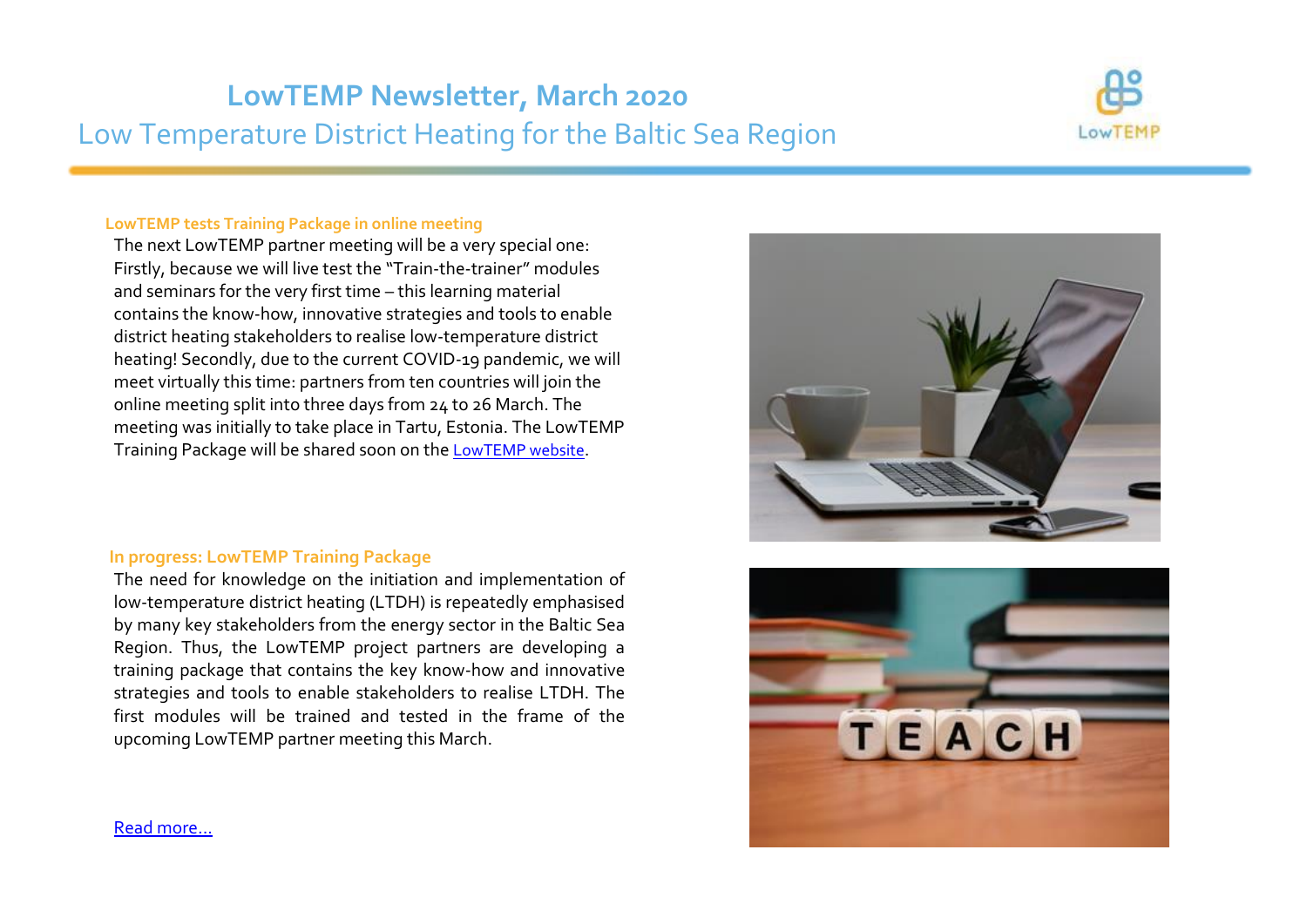#### **Calcuation method for determining economic efficiency and funding gaps**

When investing in low-temperature district heating, an objective, transparent, and effective procedure to demonstrate viability gaps in terms of investment and the amount of unprofitable costs is needed. Therefore, the LowTEMP project partners [BTU Cottbus-](http://www.lowtemp.eu/partners/brandenburg-university-technology-cottbus-senftenberg/)[Senftenberg \(Germany\)](http://www.lowtemp.eu/partners/brandenburg-university-technology-cottbus-senftenberg/) in cooperation with [Gulbene municipality](http://www.lowtemp.eu/partners/gulbene-municipality/)  [\(Latvia\),](http://www.lowtemp.eu/partners/gulbene-municipality/) [AGFW-Project GmbH \(Germany\),](http://www.lowtemp.eu/partners/agfw-energy-efficiency-association-heating-cooling-chp/) and [Thermopolis Ltd](http://www.lowtemp.eu/partners/thermopolis-ltd/)  [\(Finland\)](http://www.lowtemp.eu/partners/thermopolis-ltd/) developed a specific calculation method.

# [Read more...](http://www.lowtemp.eu/uncategorized/calculation-method-for-determining-economic-efficiency-and-funding-gaps/)

#### **LowTEMP as part of "Vidzeme Innovation Week" (Latvia)**

From 24th to 28th of February 2020, ["Vidzeme Innovation Week"](http://innovation.vidzeme.lv/en/) was held with more than 26 events throughout Vidzeme region. Efficient building management, engineering networks and energy management systems in municipalities were the topics in the frame of the event week. The LowTEMP pilot [projects in Latvia](http://www.lowtemp.eu/map/) and the District Heating Knowledge Platform were presented in two of the events.

#### [Read more…](http://www.lowtemp.eu/uncategorized/lowtemp-project-as-part-of-vidzeme-innovation-week-events-in-latvia/)





 *Photo credits: Vidzeme Planning Region.*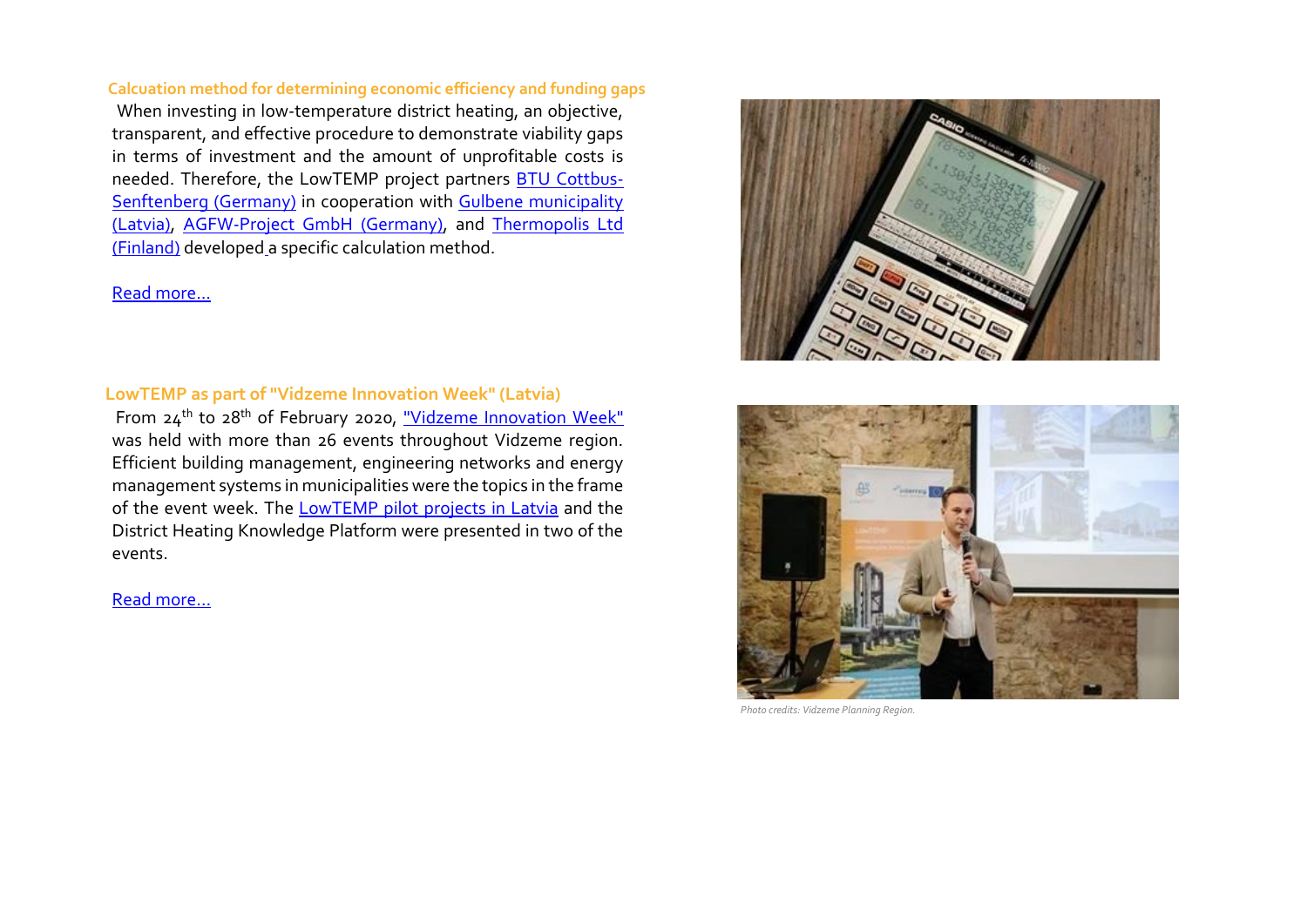**Next phase of LowTEMP pilot measure in Petrozavodsk (Russia)** [ANO Energy Efficiency Centre](https://kaeec.org/en/news/8287.html) presented the results of a [survey on](http://www.lowtemp.eu/collection-and-analysis-of-data-on-heat-supply-heat-losses-and-heat-consumption-petrozavodsk/)  [heat supply systems of municipal social facilities](http://www.lowtemp.eu/collection-and-analysis-of-data-on-heat-supply-heat-losses-and-heat-consumption-petrozavodsk/) to committees for housing utilities and social development from Petrozavodsk City Administration. It was shown that in 15 buildings the average heat consumption per square meter is almost six times higher than in similar buildings. Based on these data, Petrozavodsk City Administration and ANO EEC will follow measures to further evaluate these problematic buildings and to modernise the heat supply in social facilities in Petrozavodsk.

[Read more…](http://www.lowtemp.eu/uncategorized/implementation-of-lowtemp-pilot-measures-in-petrozavodsk/)



 *Photo credits: ANO EEC.*

### **Digitaliation of energy consumption data: a tool for easier building management (Latvia)**

On the 17th of December 2019, [Vidzeme Planning Region](http://www.lowtemp.eu/partners/vidzeme-planning-region/) held a training for technical staff and teachers at Alūksne City pre-school educational institution "Pienenīte" - [a pilot project in the LowTEMP](http://www.lowtemp.eu/map/)  [project.](http://www.lowtemp.eu/map/) The training introduced the modernised heating system to the staff and demonstrated how an energy consumption data monitoring system can help to improve the indoor climate.

[Read more…](http://www.lowtemp.eu/uncategorized/digitalisation-of-energy-consumption-data-a-tool-for-easier-building-management/)



 *Photo credits: Vidzeme Planning Region.*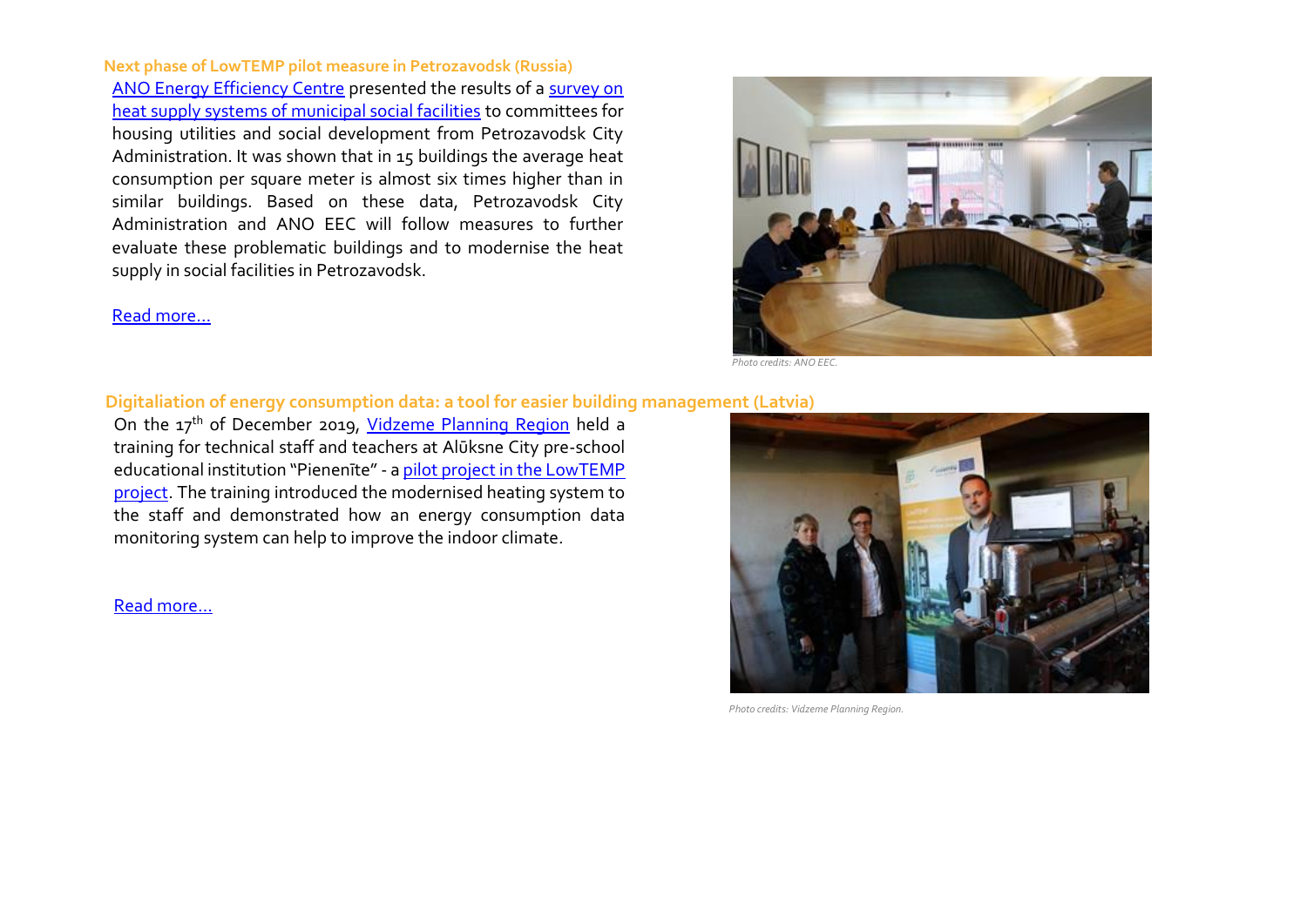#### **LowTEMP was part of "EU in South Ostrobothnia" (Finland)**

The event [EU in South Ostrobothnia](https://www.epliitto.fi/tapahtumat) was held on the 5<sup>th</sup> of March 2020 in Alajärvi municipality. The theme for this year's event was "environment and climate". The event gathered EU funded projects from all over the region, from which LowTEMP was one of them presented by the project partner [Thermopolis Oy](http://www.lowtemp.eu/partners/thermopolis-ltd/) at the exhibition.

[Read more...](http://www.lowtemp.eu/uncategorized/lowtemp-was-part-of-eu-in-south-ostrobothnia-event-finland/)



 *Photo credits: Matti Alakoskela (Thermopolis Oy)*

#### **Announcement: LowTEMP Final Conference in Hamburg on the 2nd of September 2020**

The LowTEMP Final Conference will take place on the 2<sup>nd</sup> of September 2020 in the frame of the International Conference "Transformation of District Heating" at HafenCity University (HCU) in Hamburg. The Final Conference will present the main results of the LowTEMP project as well as strategies and concepts for the realisation of low-temperature district heating systems and already implemented best practices.

[Read more…](http://www.lowtemp.eu/uncategorized/lowtemp-at-the-cluster-renewable-energy-hamburg-heating-forum/)

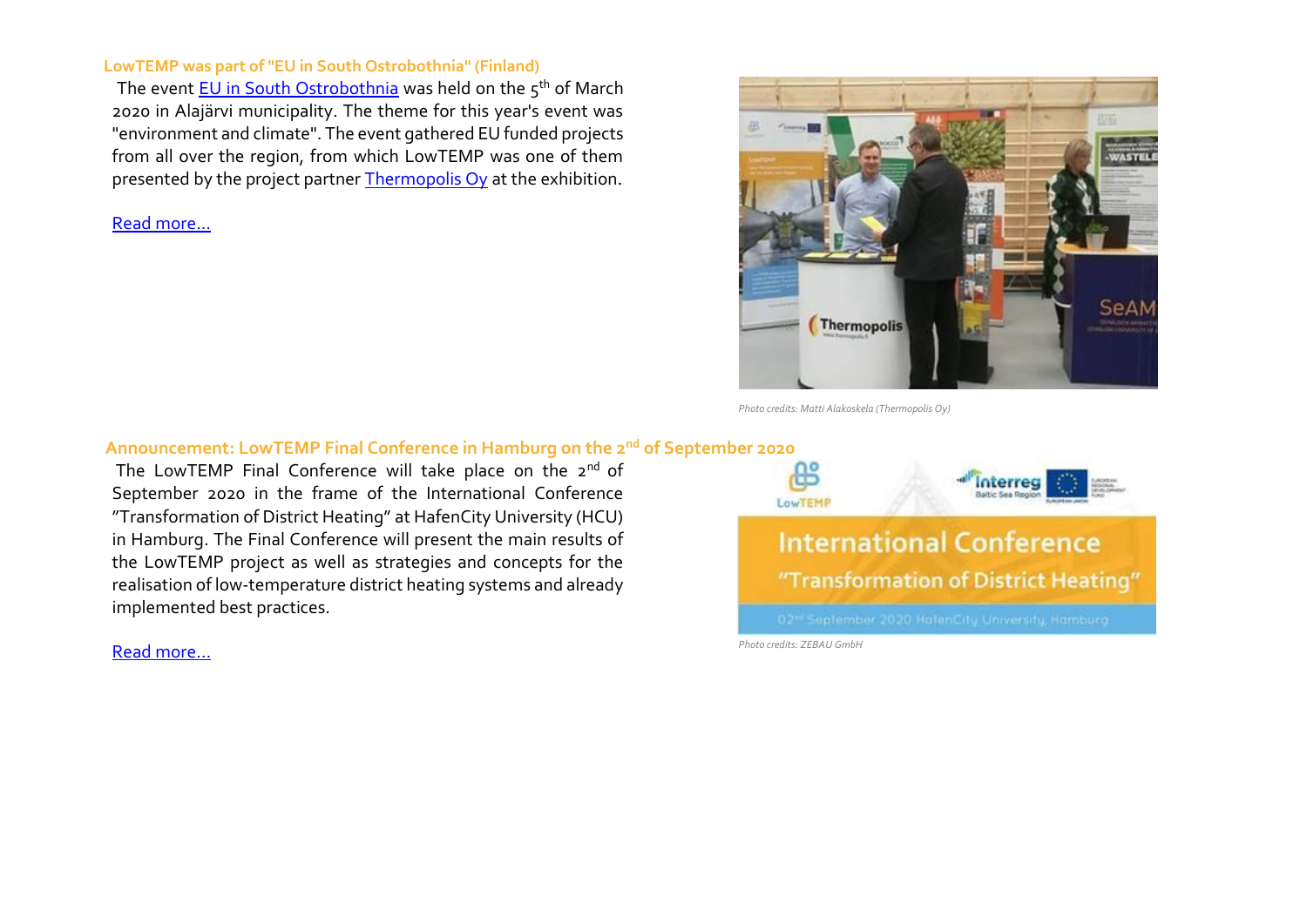#### **Watch LowTEMP now! Project video informs about LTDH and partner activities**

How can we reduce energy waste and  $CO<sub>2</sub>$  emissions in the BSR? Watch the video and learn about the aims and activities around the LowTEMP project! Project partners inform about [a District Heating](http://www.dhknowledge.eu/)  [Knowledge Platform,](http://www.dhknowledge.eu/) the advantages of LTDH, [pilot measures,](http://www.lowtemp.eu/map/) environmental effects, business models and much more.

[Watch the video…](https://www.youtube.com/watch?v=Du6D1uQtxTg)



# **Upcoming events**

# **Fachtage Fernwärme, 18.-19. March 2020, Kassel, Germany**

This specialist event on the subjects of technology & security, energy management, law & politics, energy & climate concepts, and research & development offers manufacturers of the entire process chain, planners, service providers, research institutions and utilities a platform for an intensive exchange of experience.

[Visit the website…](https://www.fachtage-fernwaerme.de/)

# **SweDeHeat Vol. II - On the road to no/low carbon district heating, 22.April 2020, Potsdam, Germany**

The aim of this Workshop is to identify the possibilities for reducing carbon emission in district heating in Germany and Sweden. [Visit the website…](https://www.wfbb.de/en/News/Events/SweDeHeat-Vol-II-%E2%80%93-On-the-road-to-nolow-carbon-district-heating)

# **Cities and Citizens Energy Forum, 22.-24. April 2020, Heerlen, The Netherlands**

The Forum will show the progresses, potentials and diversity of local energy initiatives. It will provide a platform for sharing solutions, failures, needs for new policies and legal frameworks. [Visit the website…](https://energy-cities.eu/cities-and-citizens-energy-forum-save-the-date/)

# **Euroheat & Power Conference 2020, 05.-06. May 2020, Brussels, Belgium**

The Conference will be a major opportunity to contribute to the discussion about the role that DHC can play in helping communities, countries and Europe achieve their climate and energy ambitions. [Visit the website…](https://www.euroheat.org/events/euroheat-power-annual-conference/)